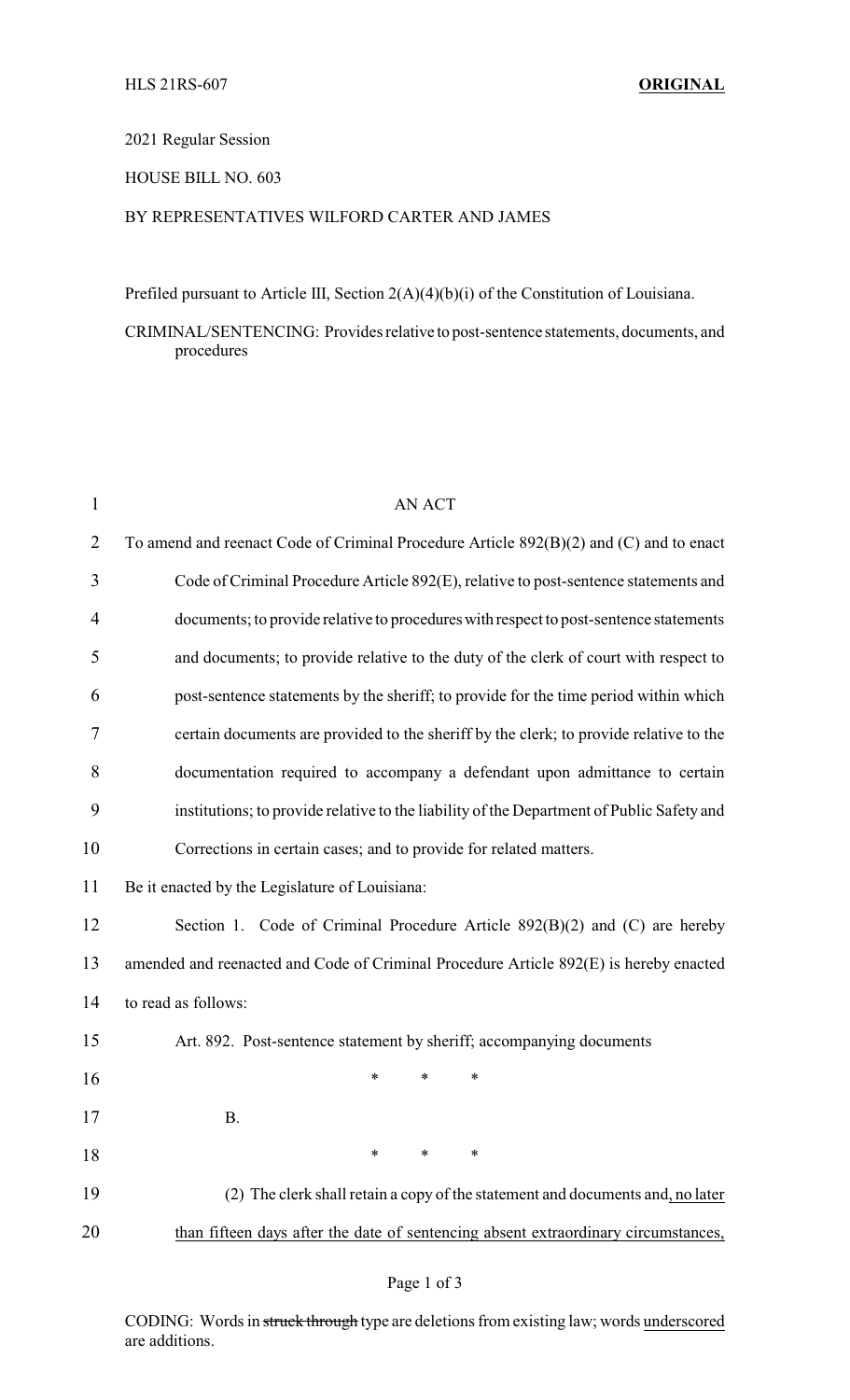| 1              | shall send the original to the sheriff of the parish to which the defendant has been      |
|----------------|-------------------------------------------------------------------------------------------|
| $\overline{2}$ | sentenced, where they shall be preserved. The documents, or copies thereof, shall         |
| 3              | be made available to the governor, the pardon board, and the parole committee.            |
| $\overline{4}$ | C. All When a defendant is transferred to a penal institution, mental                     |
| 5              | institution, or mental hospital, all statements and documents required by this Article    |
| 6              | shall physically accompany any defendant when said defendant is transferred to a          |
| 7              | penal institution or a mental institution or mental hospital. Said documents and          |
| 8              | statements shall be tendered to the officer in charge of the institution at the time that |
| 9              | the defendant is presented for admittance thereto to the institution or no later than     |
| 10             | thirty days after the date of sentencing or order of commitment to any mental             |
| 11             | institution or mental hospital, absent extraordinary circumstances.                       |
| 12             | $\ast$<br>$\ast$<br>∗                                                                     |
| 13             | E. If on the date of sentencing the defendant is awarded credit for the time              |
| 14             | served in custody prior to conviction and the defendant is immediately eligible for       |
| 15             | release pursuant to diminution of sentence or full-term completion of the sentence,       |
| 16             | the Department of Public Safety and Corrections shall have no less than fifteen days      |
| 17             | from the date of receipt of all documents, required for admission and release             |
| 18             | processing, from the sheriff of the parish in which the conviction occurred pursuant      |
| 19             | to Paragraph A of this Article, to release the defendant. In such cases, the              |
| 20             | department shall not be held liable for the detention of the defendant past the           |
| 21             | defendant's release date.                                                                 |

# DIGEST

The digest printed below was prepared by House Legislative Services. It constitutes no part of the legislative instrument. The keyword, one-liner, abstract, and digest do not constitute part of the law or proof or indicia of legislative intent. [R.S. 1:13(B) and 24:177(E)]

HB 603 Original 2021 Regular Session Wilford Carter

**Abstract:** Provides relative to the duties of the clerk of court, the sheriff, and the Dept. of Public Safety and Corrections with respect to certain post-sentence documents and procedures, and provides relative to the department's liability under certain circumstances in this regard.

Present law requires the sheriff to prepare a statement indicating the amount of time a defendant has spent in custody prior to conviction when the defendant has been convicted

# Page 2 of 3

CODING: Words in struck through type are deletions from existing law; words underscored are additions.